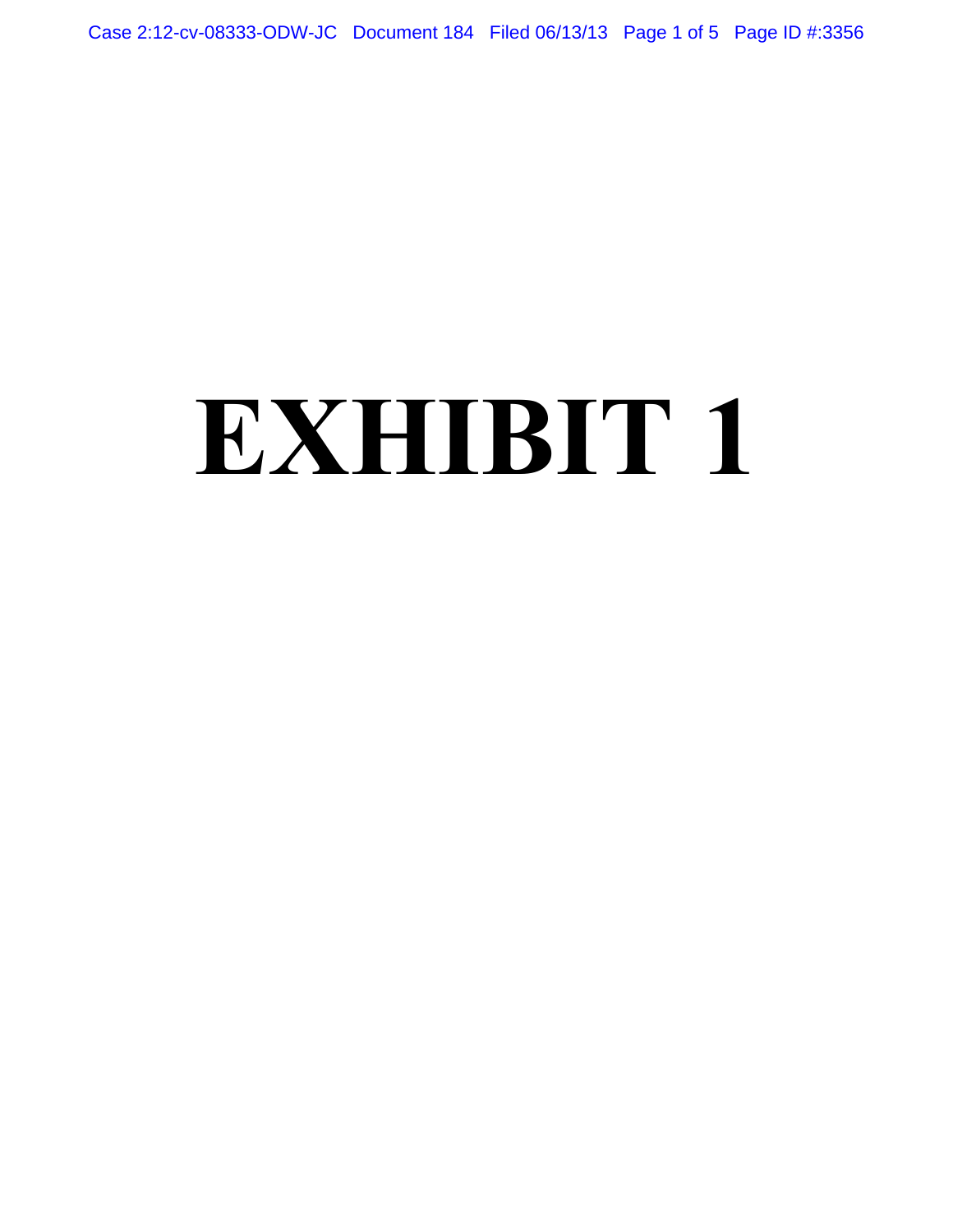Gmail - In**Genauy213,2:100V0.BB3BvODW-JC Document 184 FilentpS6/1a3/1L3ogRa6Ju/aa0fu50/?h<del>20</del>JGklBe#2335576&view...** 



**Morgan Pietz <morganpietz@gmail.com>**

**Ingenuity 13, LLC v. John Doe** 4 messages

**Philip W. Vineyard** <PVineyard@klinedinstlaw.com> Tue, Jun 11, 2013 at 7:03 PM To: "Morgan E. Pietz (mpietz@pietzlawfirm.com)" <mpietz@pietzlawfirm.com>, "johnlsteele@gmail.com" <johnlsteele@gmail.com>, "prhansmeier@thefirm.mn" <prhansmeier@thefirm.mn>, "nick@ranallolawoffice.com" <nick@ranallolawoffice.com>, "brett.gibbs@gmail.com" <brett.gibbs@gmail.com> Cc: "Heather L. Rosing" <HRosing@klinedinstlaw.com>, David Majchrzak <DMajchrzak@klinedinstlaw.com>, "Denise M. Carrillo" <DCarrillo@klinedinstlaw.com>

Counsel,

Prenda Law has determined that it will be filing a Notice of Appeal to Judge Wright's Amended Order Denying in Part and Conditionally Granting in Part Paul Duffy's Motion for Approval of Bond and Order Staying Enforcement of May 6 and May 21 Orders Imposing Sanctions and Penalties (Dkt. Entry No. 177). In addition, Prenda Law will be filing an emergency motion with the Ninth Circuit Court of Appeals requesting the following alternative orders regarding Dkt. Entry No. 177:

1. An order vacating district court's Amended Order and issuing instructions to the district court to approve the original supersedeas bond posted by Paul Duffy, as well as the stays requested in Mr. Duffy's motion;

2. An order modifying the district court's Amended Order to exclude opposing counsel Morgan Pietz's prospective attorneys' fee incurred during the appeal as a basis for setting the amount of the FRAP Rule 7 appellate costs bond; and/or

3. An order consolidating Prenda Law's appeal of the district court's Amended Order with Prenda Law's underlying appeal of the district court's OSC sanctions order.

The bases for the Appeal and Motion are the following:

1. The district court's reliance on the Copyright Act as a basis for its order instructing appellants to post a second bond covering John Doe's attorneys' fees incurred during appeal is unlawful, because the original copyright action was dismissed without prejudice pursuant to FRCP Rule 41(a)(1). As such, the district court no longer has jurisdiction by which to award attorneys' fees pursuant to the Copyright Act. Further, a dismissal without prejudice is not a ruling on the merits; thus, the Copyright Act's prevailing party attorneys' fees provision cannot be invoked. *See Azizian v. Federated Dep't Stores, Inc., 499 F.3d 950, 958 (9<sup>th</sup> Cir.* 2007)("the term 'costs on appeal' in Rule 7 includes all expenses defined as "costs" by an *applicable* fee-shifting statute, including attorney's fees.") (bold is this author's emphasis); Commercial Space Mgmt. Co. v. Boeing Co., 193 F.3d 1074, 1077-78 (9<sup>th</sup> Cir. 1999)("The [filing of notice (of dismissal)] itself closes the file. There is nothing the defendant can do to fan the ashes of that action into life and the court has no role to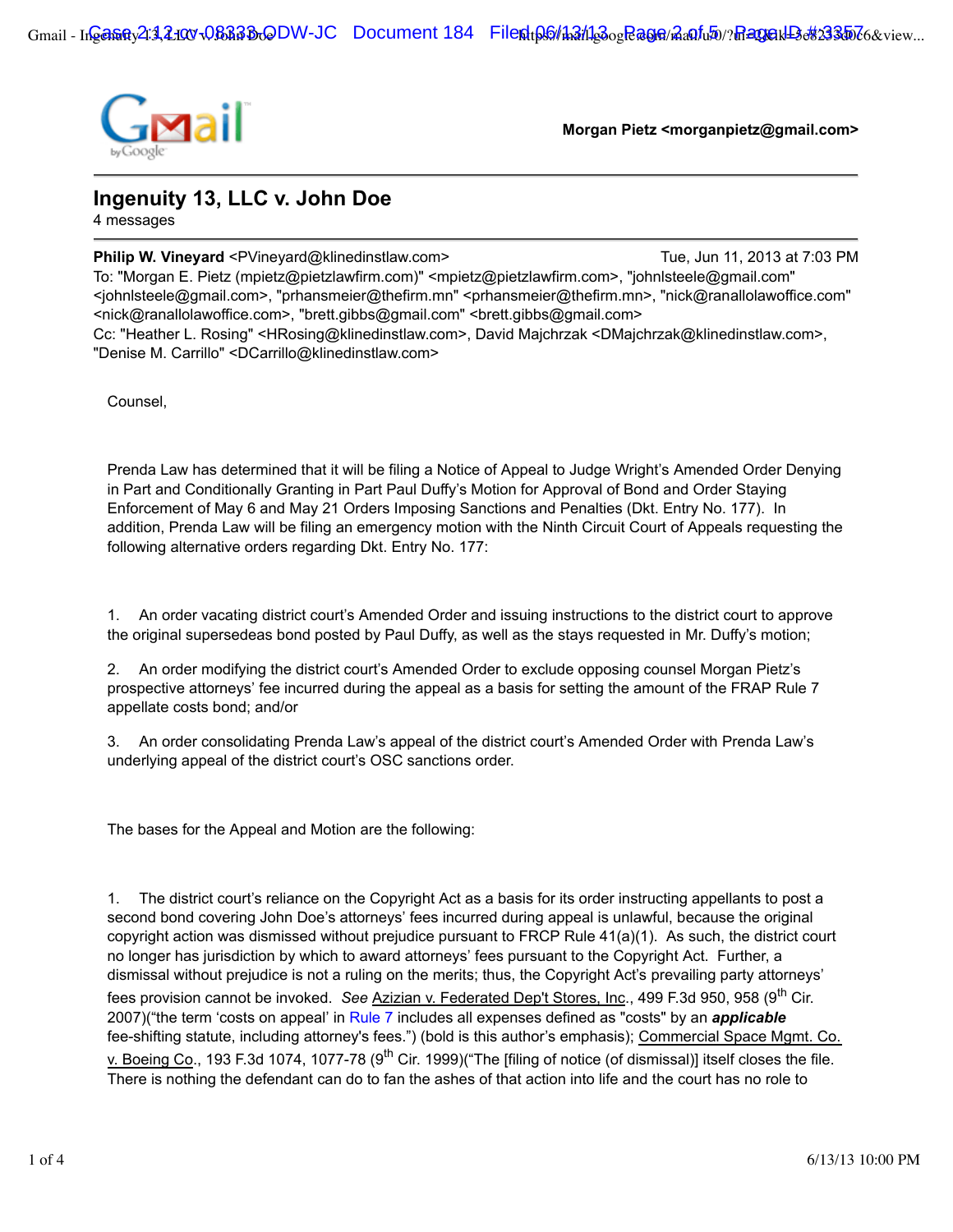play.").

2. The district court has exceeded its authority in permitting a non-party to execute on the bonds while the appeals are still pending.

Prenda Law will request a stay of enforcement of the district court's Amended Order as the Ninth Circuit considers Prenda Law's emergency motion. If you intend to oppose Prenda Law's motion, please so inform this office as soon as possible. I shall be in San Jose all day tomorrow on another matter and will have limited access to my computer facilities; therefore, I shall spend Thursday on the applicable motion and shall forward it as soon as practicable. Please let us know if you have any questions.

Regards,

Philip W. Vineyard

Attorney

213.406.1100, ext. 3353

213.406.1101 (fax)

KLINEDINST PC

777 S. Figueroa St., Suite 2800

Los Angeles, CA 90017

pvineyard@klinedinstlaw.com

www.klinedinstlaw.com

San Diego \* Santa Ana \* Los Angeles \* Sacramento

Legal Assistant: Denise Carrillo

## dcarrillo@klinedinstlaw.com

NOTICE: This e-mail (including any files transmitted with it) is being sent by a law firm. It is intended only for the individual or entity to which it is addressed and may contain information that is proprietary, privileged, confidential or otherwise exempt from disclosure under applicable Federal or State Law. If you are not the named addressee or the employee or agent responsible for delivering this e-mail to the named addressee, be advised that you have received this e-mail in error and you are prohibited from any dissemination, distribution or copying of this e-mail. If you have received this e-mail in error, please immediately contact the sender by reply e-mail, telephone, or facsimile.

**Morgan E. Pietz <mpietz@pietzlawfirm.com> Tue, Jun 11, 2013 at 8:14 PM**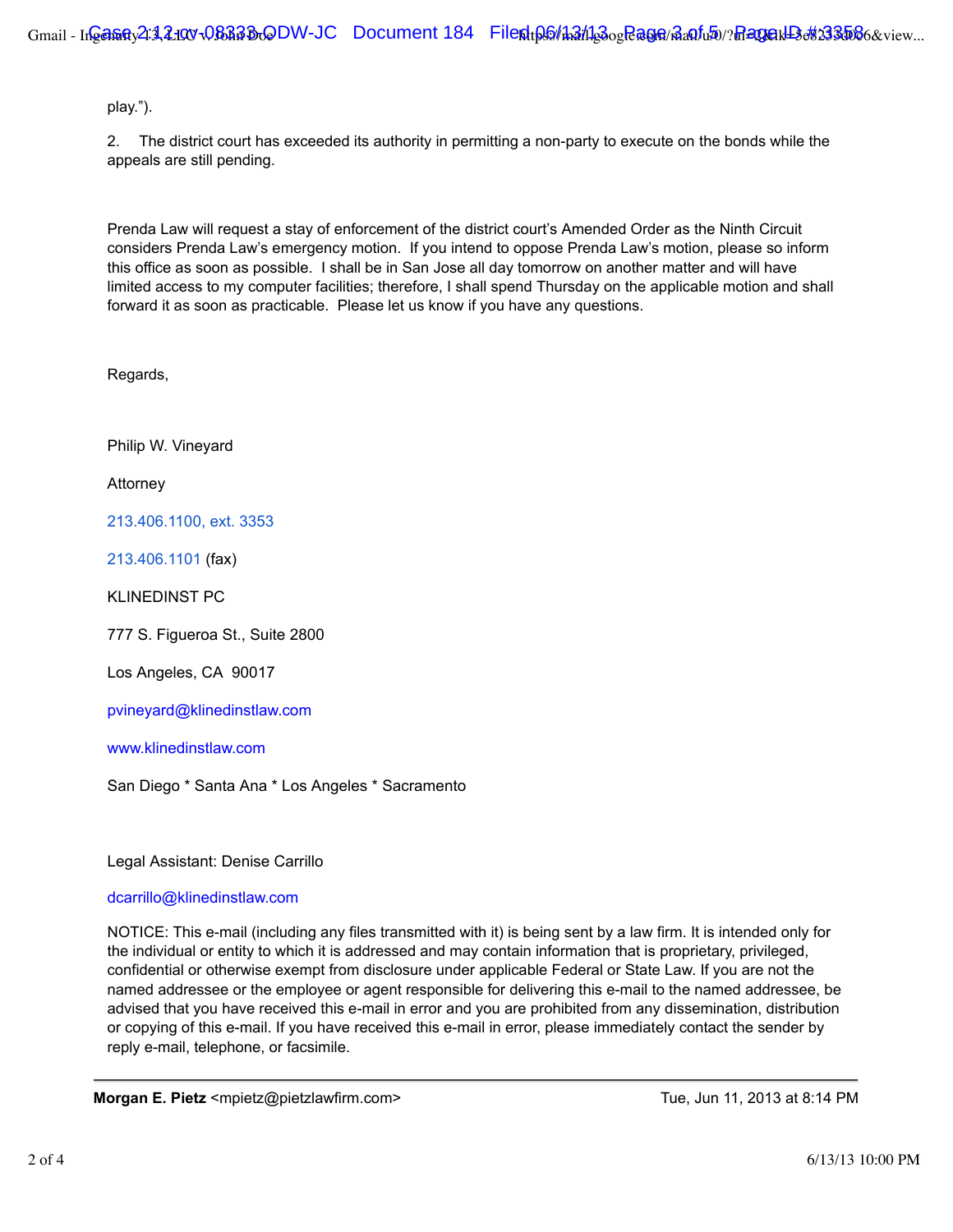To: "Philip W. Vineyard" <PVineyard@klinedinstlaw.com>

Cc: "johnlsteele@gmail.com" <johnlsteele@gmail.com>, "prhansmeier@thefirm.mn" <prhansmeier@thefirm.mn>, "nick@ranallolawoffice.com" <nick@ranallolawoffice.com>, "brett.gibbs@gmail.com" <brett.gibbs@gmail.com>, "Heather L. Rosing" <HRosing@klinedinstlaw.com>, David Majchrzak <DMajchrzak@klinedinstlaw.com>, "Denise M. Carrillo" <DCarrillo@klinedinstlaw.com>

Mr. Vineyard,

I will indeed oppose the motion.

If you have not already done so, I suggest that you immediately notify the Ninth Circuit motions unit that you will be waiting until Thursday and then filing an "emergency" motion seeking relief. . .by when exactly? To avoid the kind of ambiguity that Mr. Duffy's "emergency" appellate motion occasioned, and the resulting fire drill response, I would also suggest that you advise everyone, including the motions unit, on the date by which you are seeking relief, as soon as possible.

Best regards, Morgan [Quoted text hidden] --

Morgan E. Pietz THE PIETZ LAW FIRM 3770 Highland Ave., Ste. 206 Manhattan Beach, CA 90266 mpietz@pietzlawfirm.com Ph: (310) 424-5557 Fx: (310) 546-5301 www.pietzlawfirm.com

**Philip W. Vineyard** <PVineyard@klinedinstlaw.com> Wed, Jun 12, 2013 at 12:12 AM To: "Morgan E. Pietz" <mpietz@pietzlawfirm.com>

Cc: "johnlsteele@gmail.com" <johnlsteele@gmail.com>, "prhansmeier@thefirm.mn" <prhansmeier@thefirm.mn>, "nick@ranallolawoffice.com" <nick@ranallolawoffice.com>, "brett.gibbs@gmail.com" <brett.gibbs@gmail.com>, "Heather L. Rosing" <HRosing@klinedinstlaw.com>, David Majchrzak <DMajchrzak@klinedinstlaw.com>, "Denise M. Carrillo" <DCarrillo@klinedinstlaw.com>

Mr. Pietz,

I intend with my best efforts to file the Notice of Appeal with the district court tomorrow and will disclose to the court that we are filing an emergency motion with the 9th circuit by no later than Friday. I shall have my assistant inform the Ninth Circuit that the motion is coming as well. Circuit Rule 27 provides the briefing schedule for emergency motions. Please let us know if you have any questions.

Sent from my iPhone [Quoted text hidden]

## **Morgan E. Pietz <mpietz@pietzlawfirm.com> Wed, Jun 12, 2013 at 9:44 AM**

To: "Philip W. Vineyard" <PVineyard@klinedinstlaw.com>

Cc: "johnlsteele@gmail.com" <johnlsteele@gmail.com>, "prhansmeier@thefirm.mn" <prhansmeier@thefirm.mn>, "nick@ranallolawoffice.com" <nick@ranallolawoffice.com>, "brett.gibbs@gmail.com" <brett.gibbs@gmail.com>, "Heather L. Rosing" <HRosing@klinedinstlaw.com>, David Majchrzak <DMajchrzak@klinedinstlaw.com>, "Denise